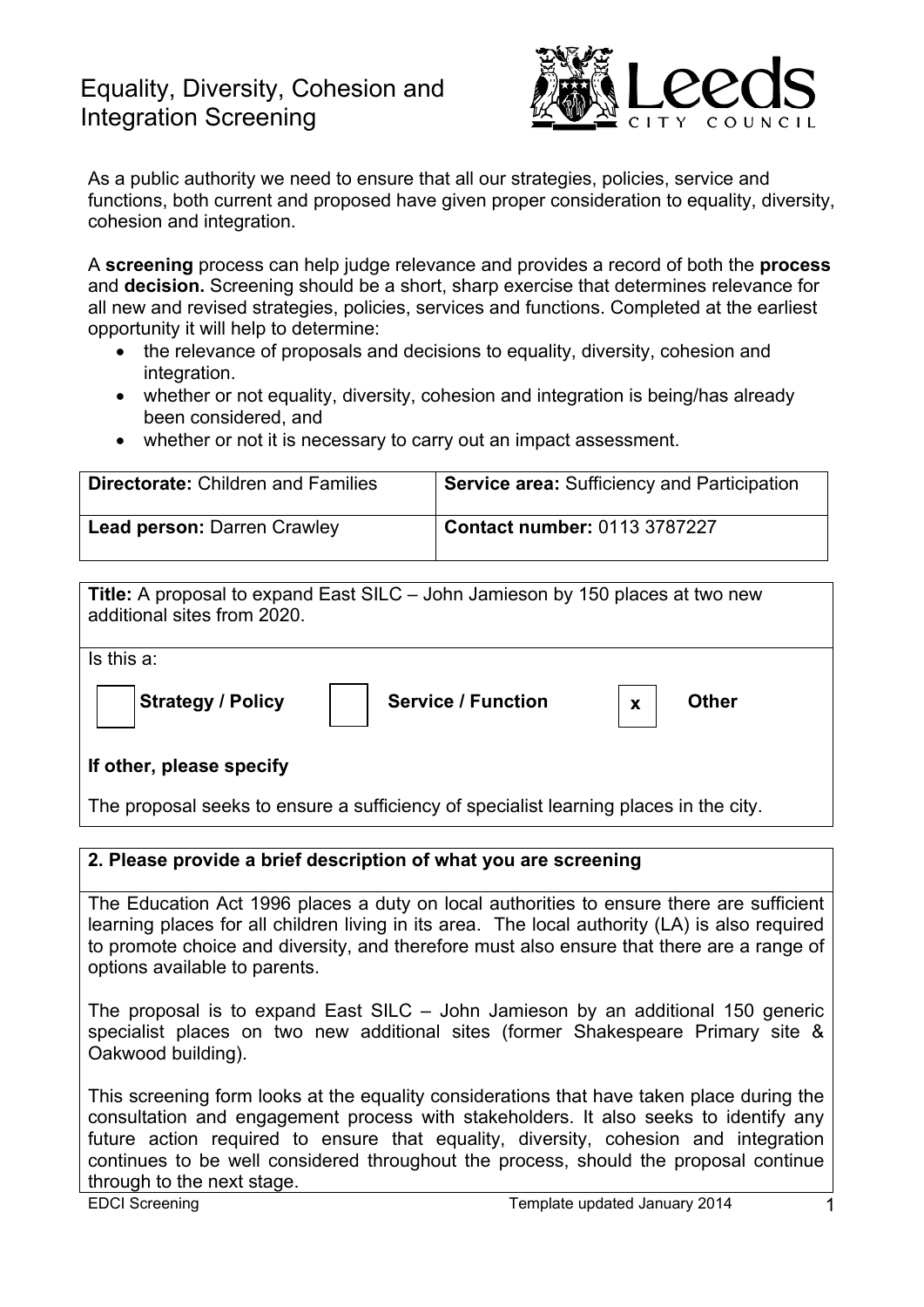### **3. Relevance to equality, diversity, cohesion and integration**

All the council's strategies and policies, service and functions affect service users, employees or the wider community – city wide or more local. These will also have a greater or lesser relevance to equality, diversity, cohesion and integration.

The following questions will help you to identify how relevant your proposals are.

When considering these questions think about age, carers, disability, gender reassignment, race, religion or belief, sex, sexual orientation. Also those areas that impact on or relate to equality: tackling poverty and improving health and well-being.

| <b>Questions</b>                                                                                                                                                                                             | <b>Yes</b> | <b>No</b> |
|--------------------------------------------------------------------------------------------------------------------------------------------------------------------------------------------------------------|------------|-----------|
| Is there an existing or likely differential impact for the different<br>equality characteristics?                                                                                                            | X          |           |
| Have there been or likely to be any public concerns about the<br>policy or proposal?                                                                                                                         | X          |           |
| Could the proposal affect how our services, commissioning or<br>procurement activities are organised, provided, located and by<br>whom?                                                                      |            | X         |
| Could the proposal affect our workforce or employment<br>practices?                                                                                                                                          |            | X         |
| Does the proposal involve or will it have an impact on<br>Eliminating unlawful discrimination, victimisation and<br>$\bullet$<br>harassment<br>Advancing equality of opportunity<br>Fostering good relations | X          |           |

If you have answered **no** to the questions above please complete **sections 6 and 7**

If you have answered **yes** to any of the above and;

- Believe you have already considered the impact on equality, diversity, cohesion and integration within your proposal please go to **section 4.**
- Are not already considering the impact on equality, diversity, cohesion and integration within your proposal please go to **section 5.**

## **4. Considering the impact on equality, diversity, cohesion and integration**

## **How have you considered equality, diversity, cohesion and integration?**

There is an identified need for additional specialist places within both primary and secondary phases across Leeds, to meet projected demand over future years. East SILC is a popular choice with families and is over-subscribed. The two additional sites are located in areas of high demographic need and population density and the proposal aligns with the council's ambition to educate children within the communities that they live. The proposed 150 additional places forms part of the solution to address anticipated pressure on specialist provision in Leeds which is projected to increase by 200 places per year for the foreseeable future.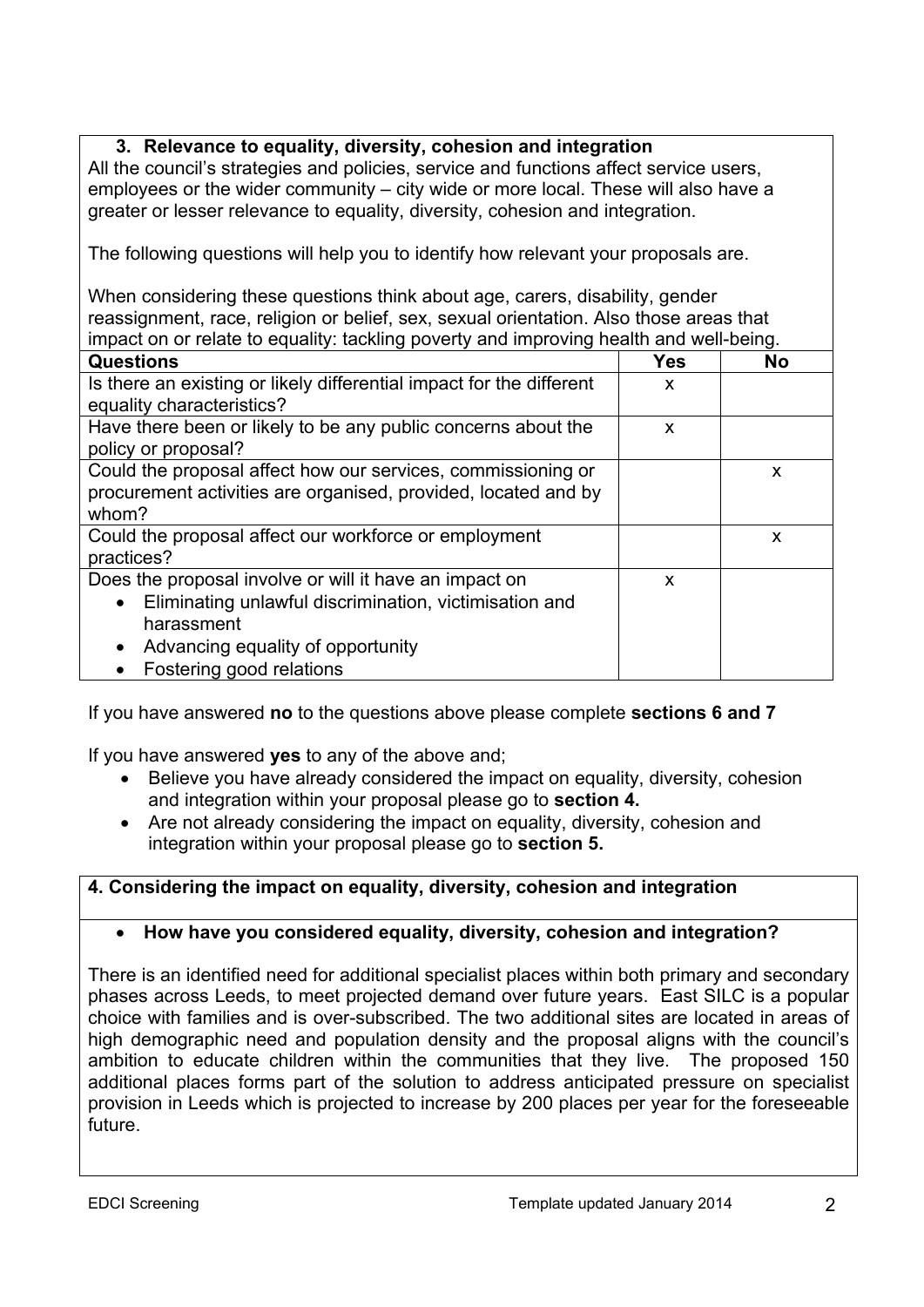East SILC was rated 'Good' by Ofsted at its most recent inspection in February 2017 and is popular with families. The SILC benefits from strong leadership and management and a dedicated skilled staff team who are very positive about the potential permanent expansion onto two additional sites. The executive principal, head teacher and governing body are confident that if the East SILC were to expand, existing high standards of learning could be maintained, resulting in improved outcomes for a greater number of children and young people with SEND.

Once the need for additional specialist places in the city was established, a citywide stakeholder event was held that included SILC principals, primary and secondary head teachers, parent support groups, SENSAP, SENDIASS, Chairs of Governors, Free School/Multi Academy Trust representatives and council officers from various services. The aim of the event was to establish what options may be available to meet future demand for specialist school places in the city. Consequently, the Good Learning Places Board provided approval for consultation to take place on a number of proposals to establish SEND provision in future years including; a new special free school and the expansion of East SILC. This report focusses on the latter proposal.

We consulted with stakeholders from 19 June 2019 to 24 July 2019, including: all parent/carers with a child currently attending a SILC; parent support groups; all Leeds schools; Multi Academy Trusts (MATs); local residents; ward members; MPs, the Diocese; and other relevant stakeholders.

To ensure maximum engagement with families all existing SILCs and schools in the city were asked to promote the consultation on the proposals through their usual methods of communication such as school websites, texts and newsletters. In order to engage the wider community in the consultation it was promoted through posters in the local area and leaflets delivered to local residents. Emails containing information about the consultation were sent to parent groups supporting families with a child with SEND and the consultation was promoted on the Leeds Local Offer webpage. There were also a large amount of online promotional activity including via Leeds City Council Social media and the Leeds City Council website, as well as through an organised Facebook advertising campaign designed to directly target people living closest to the proposed sites.

Stakeholders were able to find out more about the proposals by attending one of the five drop-in sessions held at different times of day and at various venues within East Leeds and the city centre. We also visited East SILC on parents evening and at a coffee morning to promote the consultation and seek parent's and carer's views about the proposal.

Interested parties could submit their views on the proposals by completing an online survey or by emailing/writing to the Sufficiency and Participation team. The length of consultation (5 weeks) and the variety of methods in which people could respond to the consultation were intended to make the consultation open to all and was in line with DfE guidance.

During the consultation period there were 97 survey responses received. In total, 68 out of the 97 respondents (70.8% of the total) strongly supported the East SILC expansion proposal and a further 17 were somewhat in support of it (17.7% of the total). In comparison a further 3 who somewhat opposed it (3.1% of the total). 8 respondents stated that they neither supported nor opposed the proposal, or were not sure about it. There were no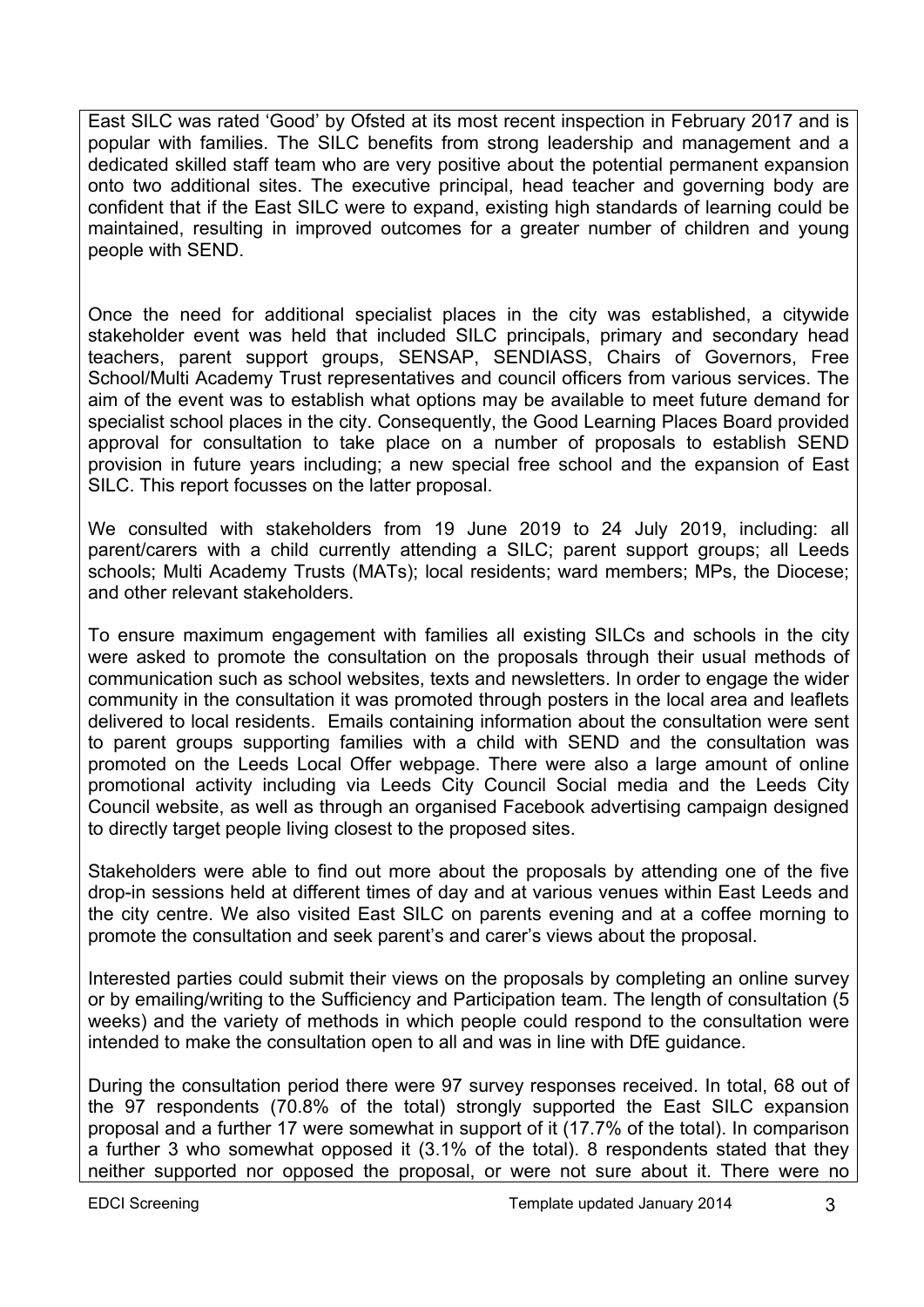respondents who strongly opposed the proposal. 72 of the 97 respondents stated that they found the consultation process useful.

A Statutory Notice was published on 14th October 2019 marking the start of a four week formal consultation, also known as the 'representation' stage as prescribed in the 'Prescribed Alterations' regulations. During this four week period which ended on 11th November 2019 anyone could raise views/ concerns that had not previously been raised or addressed during the public consultation. There were no representations made during the representation period

Further details about the responses and issues identified by stakeholders and respondents during the consultation are detailed in the main body of the related Executive Board reports.

# **Key findings**

From the equality impact screening the Sufficiency and Participation team found that these proposals would have a positive effect on some of the 6 categories listed below;

- $\bullet$  Age
- Gender
- Religion
- Ethnicity
- Disability
- Sexual orientation

The additional learning places would create more opportunities for more pupils to be supported in a way that meets their individual needs, regardless of gender, religion, ethnicity, disability or sexual orientation, in an inclusive specialist provision environment.

This proposal supports that aim and would not have an adverse impact on any child or young person who attends the proposed provision included in this proposal.

East Leeds as a planning area has experienced extremely high levels of demographic growth over the past decade with a resulting increase in demand for primary and secondary specialist provision. This proposal would ensure that additional places allow for children and young people to be closer to the communities where they live.

The proposal would have a positive impact on promoting choice and diversity for local families who would be applying for a specialist school place. These additional sites, linked to an existing specialist school, provides parents and carers of children and young people with SEND aged 2-19 with more choice when making a preference about which specialist provision they would like them to attend.

This proposal supports the achievement of The Best Council Plan outcome that states that 'we want everyone in Leeds to do well at all levels of learning and have the skills they need for life'. Leeds City Council's commitment to helping achieve our ambition for Leeds to be the best city to grow up in, supporting the priority aims of improving educational attainment and closing achievement gaps for children and young people vulnerable to poor learning outcomes.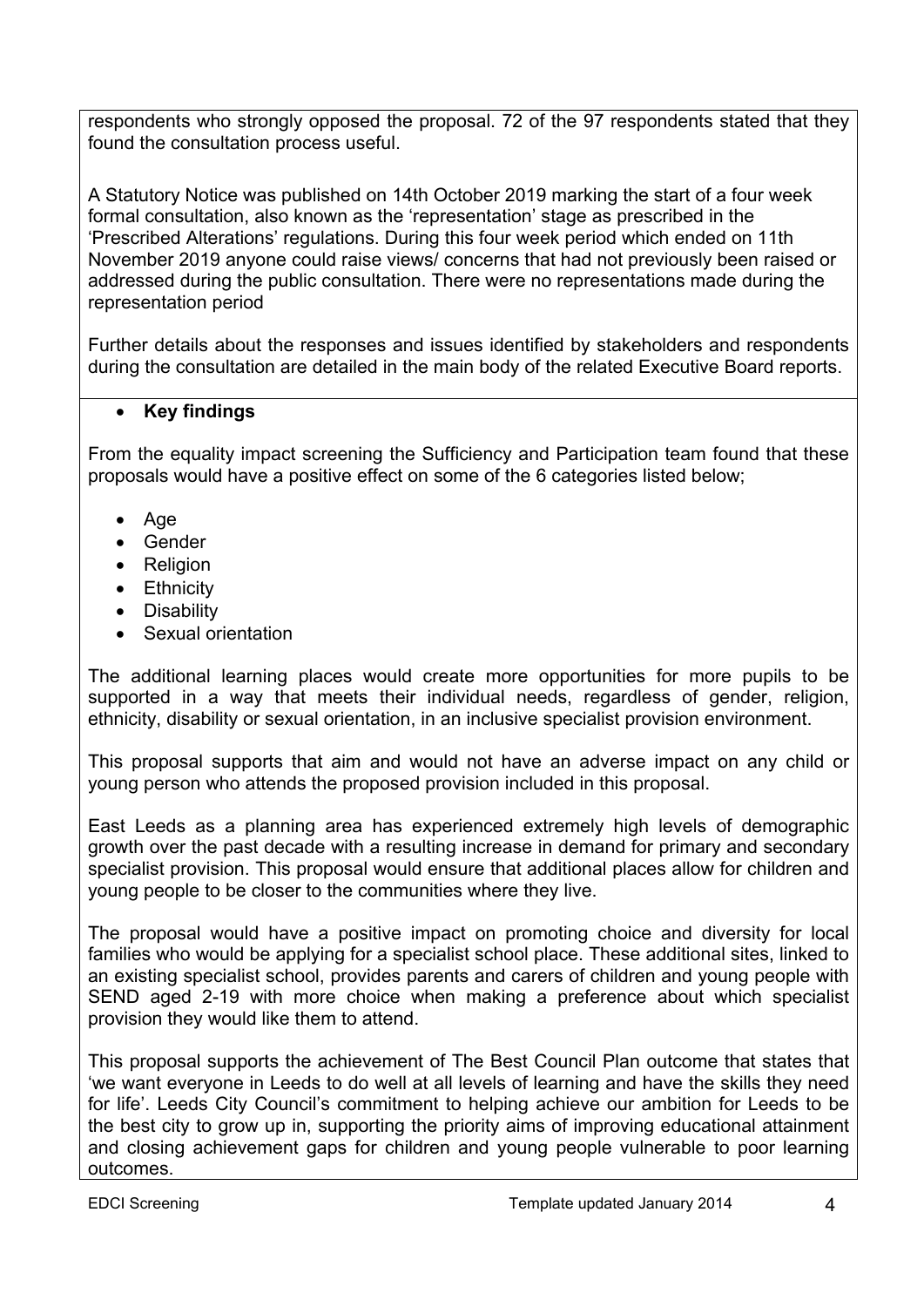All proposals which involve changing or creating new SEND provision must meet the requirements of the SEN Improvement Test. This involves demonstrating how any proposed changes would improve the range and quality of SEND provision, including access to wider support services and specialist teaching and that these are in line with the local authority's wider strategic plan for SEND provision and also the drive to enable mainstream inclusion.

The local authority has a statutory duty to ensure the sufficiency of learning places for all the children living in Leeds. In addition to our statutory duty we want to further support the authority's aspiration to be the best city to grow up in and be a Child Friendly City.

#### **Actions**

If the proposal is taken forward, the additional places would start to become available during the academic year 2019/20.

During the consultation process, all views and responses were considered equally. If the proposal is approved, during the design process for the new school accommodation, the plans would be shared with stakeholders. Through the design process, the new sites would be fully compliant with the Equality Act 2010. This would ensure that the building is accessible to all users; students, staff and visitors.

| 5. If you are not already considering the impact on equality, diversity, cohesion and<br>integration you will need to carry out an impact assessment. |  |  |
|-------------------------------------------------------------------------------------------------------------------------------------------------------|--|--|
| Date to scope and plan your impact assessment:                                                                                                        |  |  |
| Date to complete your impact assessment                                                                                                               |  |  |
| Lead person for your impact assessment<br>(Include name and job title)                                                                                |  |  |

| 6. Governance, ownership and approval                                        |                                              |             |  |  |
|------------------------------------------------------------------------------|----------------------------------------------|-------------|--|--|
| Please state here who has approved the actions and outcomes of the screening |                                              |             |  |  |
| <b>Name</b>                                                                  | Job title                                    | <b>Date</b> |  |  |
| Darren Crawley                                                               | Sufficiency and<br><b>Participation Lead</b> | 30/07/2019  |  |  |
| Date screening completed                                                     |                                              | 30/07/2019  |  |  |

#### **7. Publishing**

Though **all** key decisions are required to give due regard to equality the council **only** publishes those related to **Executive Board**, **Full Council, Key Delegated Decisions** or a **Significant Operational Decision.**

A copy of this equality screening should be attached as an appendix to the decision